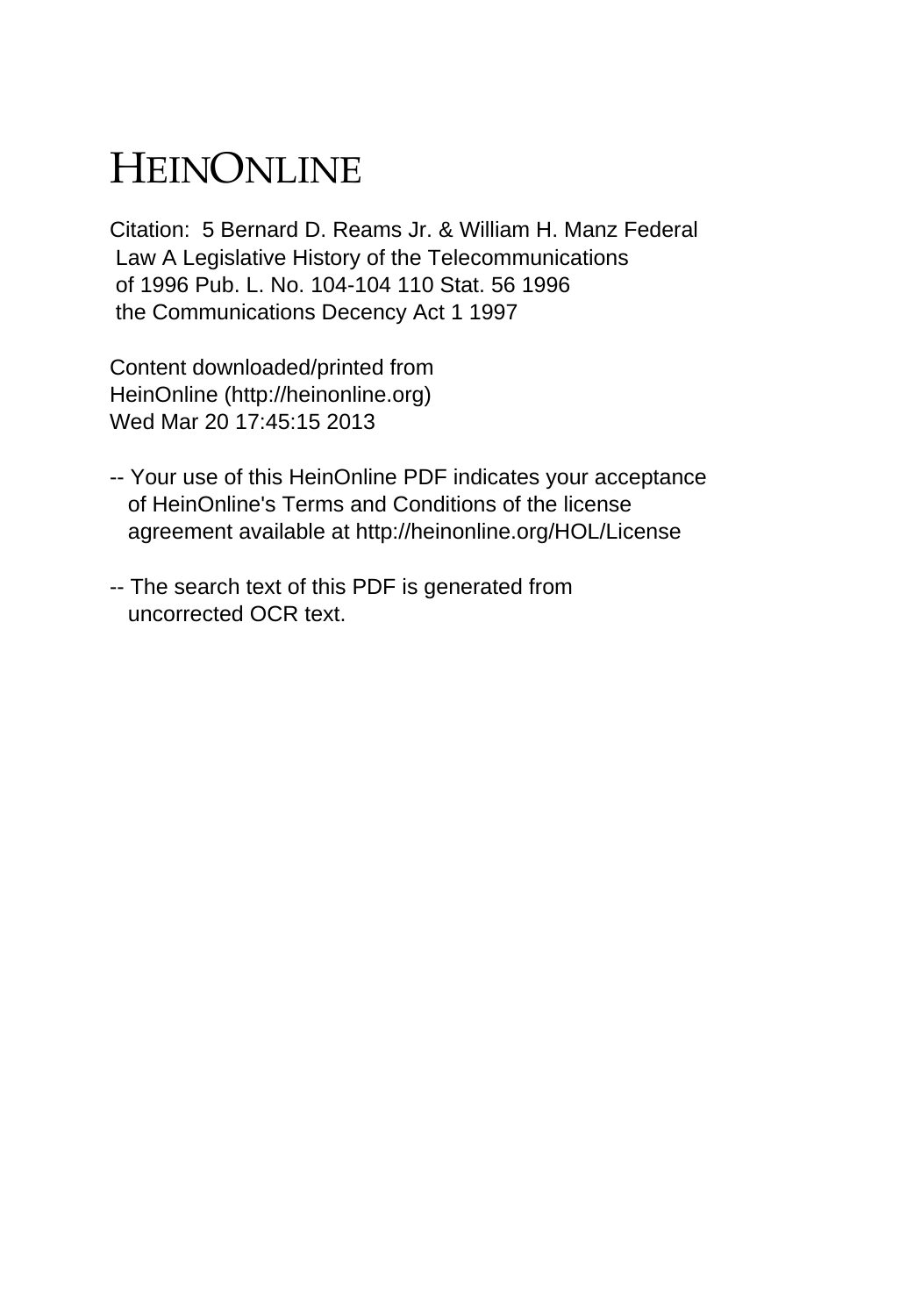**101st CONGRESS**<br>**1st Session** 

**S.1981** 

To permit the Bell Telephone Companies to conduct research on, design, and manufacture telecommunications equipment, and for other purposes.

## IN THE **SENATE** OF **THE UNITED STATES**

**NOVEMBEB** 21 (legislative day, **NOVEMBER 6), 1989** Mr. **HOLLINOS** introduced the following bill; which was read twice and referred to the Committee on Commerce, Science, and Transportation

## **A BILL**

To **permit** the Bell Telephone Companies to conduct research on, design, and manufacture telecommunications equipment, and for other purposes.

*1 Be it enacted by the Senate and House of Representa-*

2 *tives of the United States of America in Congress assemblod,*

**3 SECTION 1. SHORT TITLE.**

4 This Act may be cited as the "Telecommunications 5 Equipment Research and Manufacturing Competition Act of **6 1989".**

**7 SEC.** 2. **FINDINGS.**

**8** The Congress finds that the continued economic growth **9** and the international competitiveness of American industry

**10** would be assisted **by** permitting the Bell Telephone Compa-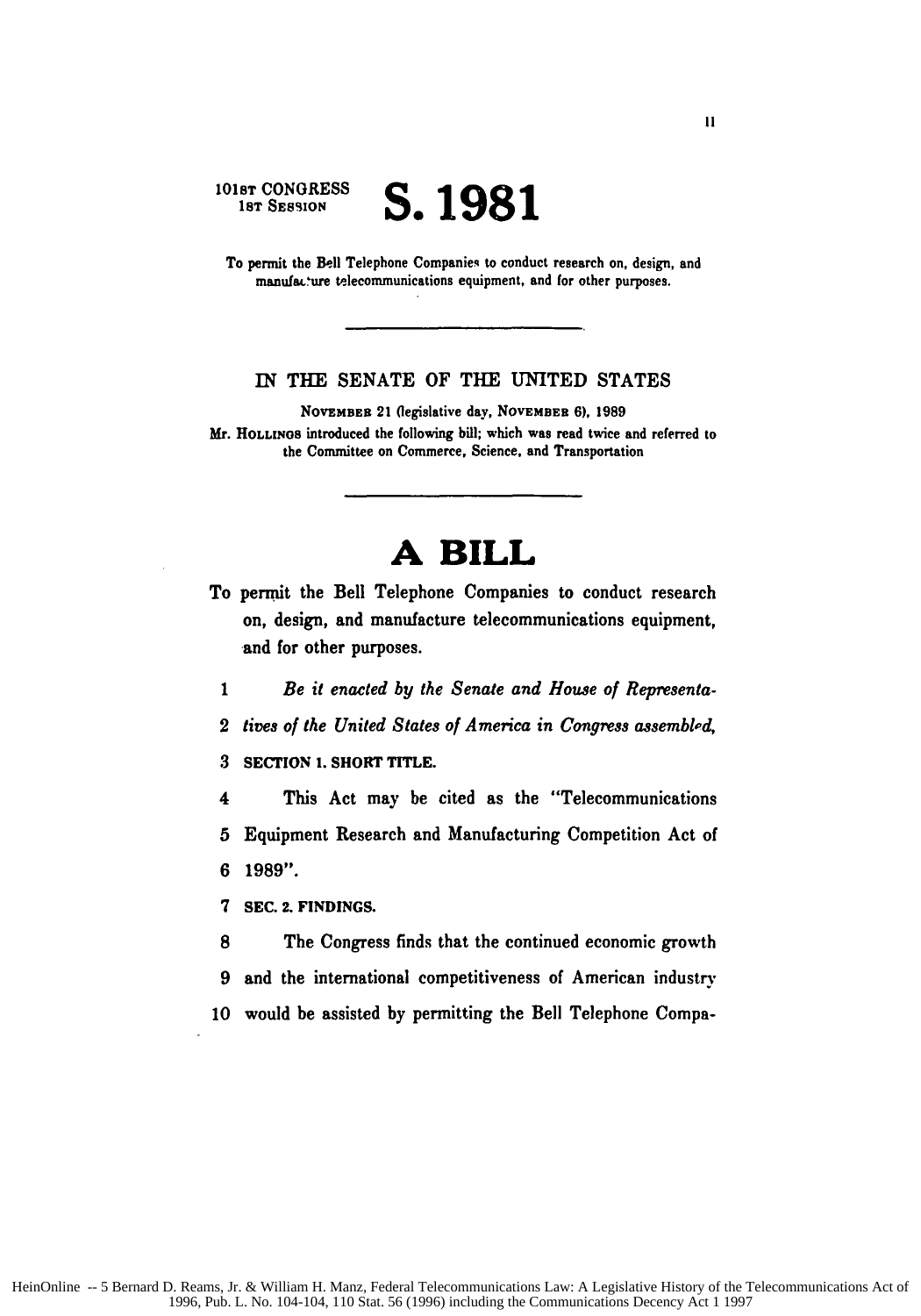nies to conduct research on, design, develop, manufacture, 2 and market telecommunications equipment for American resi-dential and business telecommunications users.

**SEC. 3. AMENDMENTS** TO THE **COMMUNICATIONS ACT** OF 1934.

(a) IN GENERAL.-Title **I1** of the Communications Act of 1934 (47 **U.S.C.** 201 et seq.) is amended **by** adding at the end the folowing new section:

**8 "REGULATION** OF **MANUFACTURING BY BELL TELEPHONE 9 COMPANIES**

"SEC. **225.** (a) Subject to the requirements of this sec-tion and the regulations prescribed thereunder, a Bell Tele-12 phone Company may conduct research on and manufacture and provide telecommunications equipment, notwithstanding 14 any restriction or obligation imposed before the date of enact-ment of this section pursuant to the antitrust laws on the lines of business in which a Bell Telephone Company may engage, except that a Bell Telephone Company may not engage in such manufacturing or provision or both through a joint manufacturing agreement with another Bell Telephone 20 Company.

**"(b)** Any Bell Telephone Company engaged in any ac-22 tivity authorized under subsection (a) shall conduct such **ac-**tivity other than basic research only through a subsidiary that 24 is **fully** separate from any other entity owned or otherwise affiliated with any Bell Telephone Company, including any affiliate of one or more of the Bell Telephone Companies that **8 1981 is**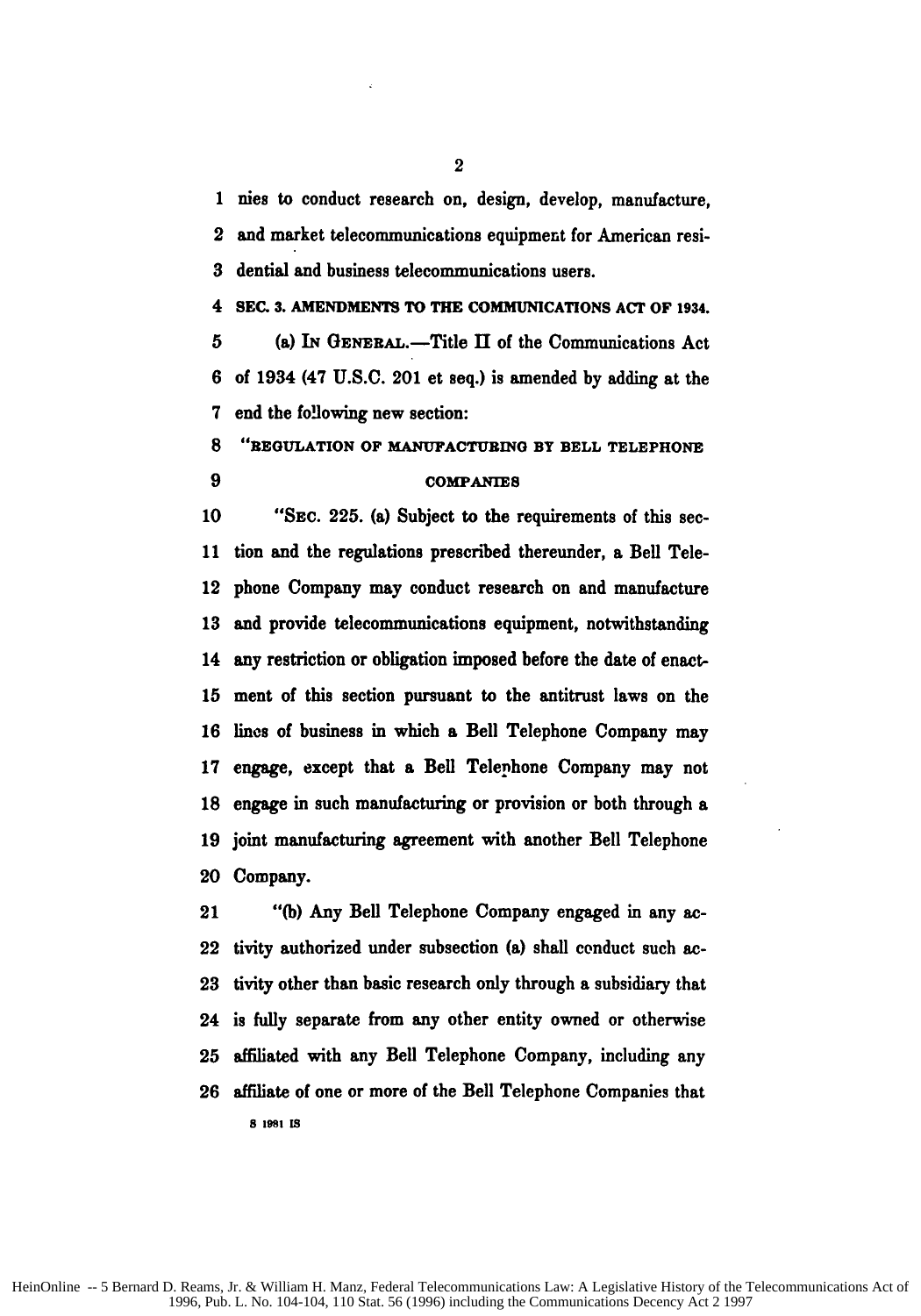provides telecommunications services over the telephone net-2 work. The Commission shall issue rules to ensure that such subsidiary shall-

**"(1)** maintain books, records, and accounts sepa-rate from the parent Bell Telephone Company which identify all transactions with such parent Company and, even if such subsidiary is not a publicly held cor- **\*8** poration, prepare financial statements which are in compliance with Federal financial reporting require-ments for publicly held corporations, file such state-ments with the Commission, and make such statements 12 available for public inspection;

"(2) consistent with the provisions of this section, 14 carry out directly its own marketing, **sales,** advertising, installation, production, maintenance operations, manu-facturing, and research and development relating to the equipment it provides, except that institutional adver-tising of a type not related **to** specific telecommunica-tions equipment carried out **by** the parent Bell Tele-20 phone Company shall be permitted if each party **pays** 21 its pro rata share;

**"(3)** conduct all of its manufacturing activity, in-23 cluding design and development as well as fabrication, 24 and including the manufacture of components, within the United States;

**a 1981 K8**

HeinOnline -- 5 Bernard D. Reams, Jr. & William H. Manz, Federal Telecommunications Law: A Legislative History of the Telecommunications Act of 1996, Pub. L. No. 104-104, 110 Stat. 56 (1996) including the Communications Decency Act 3 1997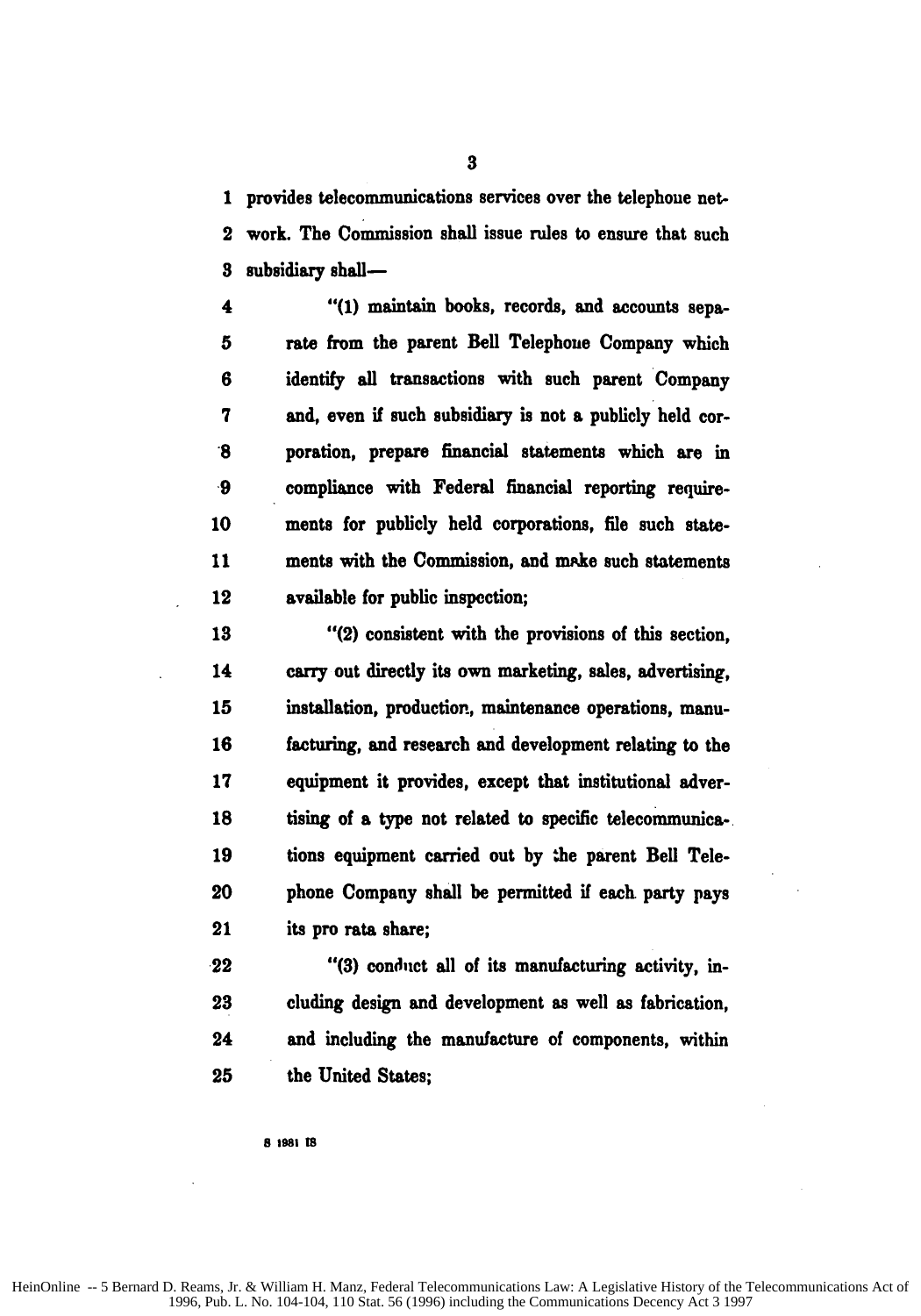| 1                | "(4) have no more than 90 per centum of its                |
|------------------|------------------------------------------------------------|
| $\boldsymbol{2}$ | equity owned by its parent Bell Telephone Company;         |
| 3                | "(5) acquire all of the debt necessary to finance          |
| 4                | itself from the financial markets outside the operations   |
| 5                | of its parent Bell Telephone Company, and be prohibit-     |
| 6                | ed from acquiring debt in a manner that would permit       |
| 7                | a creditor, on default, to have recourse to the assets of  |
| 8                | the Bell Telephone Company's telecommunications            |
| 9                | services business; and                                     |
| 10               | "(6) shall operate at all times on an arms-length          |
| 11               | basis from any of its parent Bell Telephone Company's      |
| 12               | other businesses, including the Bell Telephone Com-        |
| 13               | pany's telecommunications services businesses.             |
| 14               | "(c) The Commission shall issue regulations requiring      |
| 15               | that any Bell Telephone Company that engages in any activ- |
| 16               | ity authorized by subsection (a) shall-                    |
| 17               | "(1) provide to other telecommunications equip-            |
| 18               | ment manufacturers opportunities to sell such equip-       |
| 19               | ment to itself or any of its affiliates which are compa-   |
| 20               | rable to the opportunities which it provides to itself or  |
| 21               | any of its affiliates; and                                 |
| 22               | "(2) not subsidize its fully separated subsidiary          |
| 23               | with revenues from its regulated telecommunications        |
| 24               | services.                                                  |

**a 1981 IS**

 $\sim 10^{-11}$ 

 $\mathcal{L}_{\mathrm{L}}(\mathcal{F})$ 

HeinOnline -- 5 Bernard D. Reams, Jr. & William H. Manz, Federal Telecommunications Law: A Legislative History of the Telecommunications Act of 1996, Pub. L. No. 104-104, 110 Stat. 56 (1996) including the Communications Decency Act 4 1997

 $\mathcal{L}$ 

 $\mathbf{r}$ 

4

 $\ddot{\phantom{a}}$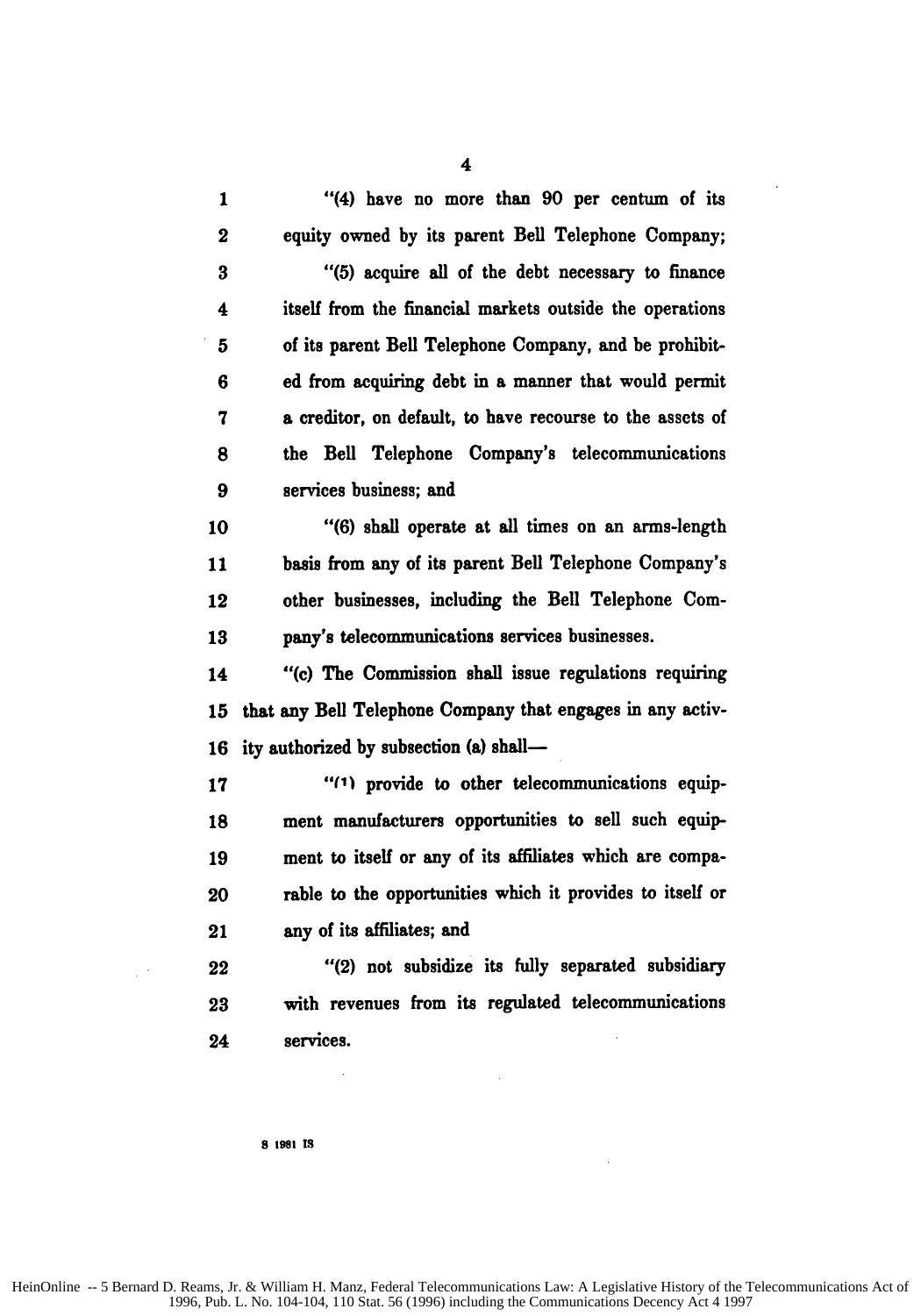**1 "(d)** For the purposes of administering and enforcing the 2 provisions of this section and the regulations prescribed **3** thereunder, the Commission shall have the same authority, 4 power, and functions with respect to any Bell Telephone **5** Company as the Commission has in administering and enforc-**6** ing the provisions of this title with respect to any common **7** carrier subject to this Act.

"(e) The authority of the Commission to prescribe regu-lations to carry out this section is effective on the date of enactment of this section. The Commission shall prescribe such regulations within one hundred and eighty days after 12 such date of enactment.

**13 "(f) As** used in this section:

14 **"(1)** The term 'affiliate' means any entity **(A)** that **15** is under direct or indirect common ownership **by** a Bell **16** Telephone Company, or directly or indirectly owns a **17** Bell Telephone Company, (B) that is under direct or **18** indirect control **by** a Bell Telephone Company, or di-**19** rectly or indirectly controls a Bell Telephone Compa-20 ny, or **(C)** in which a Bell Telephone Company or its 21 other affiliates directly or indirectly **(1)** have an equity 22 interest (or the equivalent thereof) of more than **10** per 23 centum or (ii) exercise substantial management influ-24 ence.

## **8 1981 Is**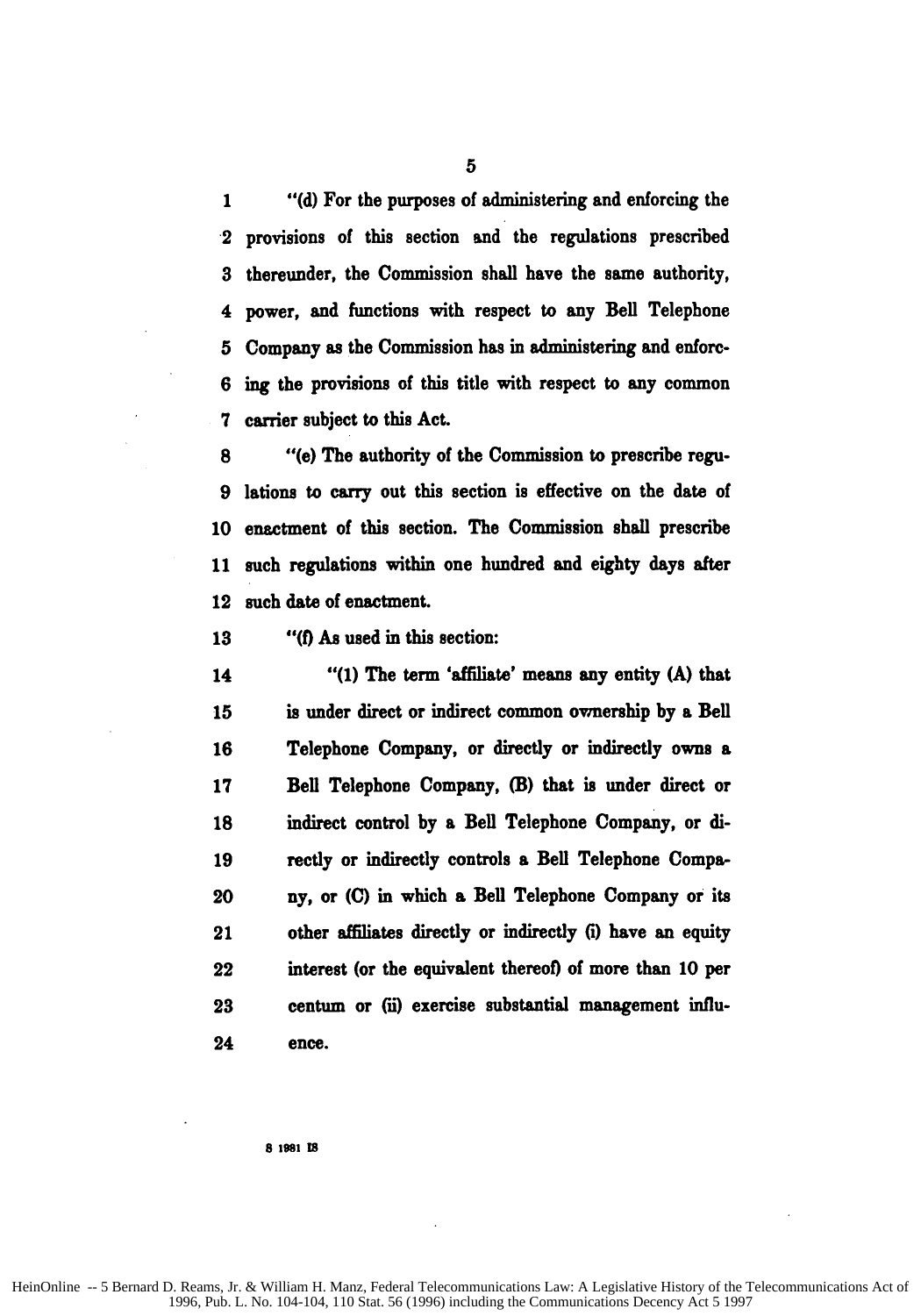"(2) The term 'antitrust laws' has the meaning 2 given such term **by** subsection (a) of the first section of the Clayton Act **(15 U.S.C.** 12(a)).

**"(3)** The term 'Bell Telephone Company' means those companies listed in appendix **A** of the Modifica-tion of Final Judgment entered August 24, **1982,** in United States v. Western Electric, Civil Action No. **8 82-0192** (United States District Court, District of Co-lumbia), and includes any successor or assign of any such company, but does not include any affiliate of any such company.

12 "(4) The term 'manufacturing' has the same meaning as such term has in the Modification of Final 14 Judgment entered August 24, **1982,** in United States v. Western Electric, Civil Action No. **82-0192** (United States District Court, District of Columbia) as inter-preted in United States v. Western Electric, Civil Action No. **82-0192** (United States District Court, District of Columbia) (filed December **3, 1987).**

**"(5)** The term 'telecommunications' means the 21 transmission, between or among points specified **by** the 22 customer, or information of the customer's choosing, without change in the form of content of the informa-24 tion as sent and received, **by** means of an electromag-netic transmission medium, including all instrumental-

**a 1981 is**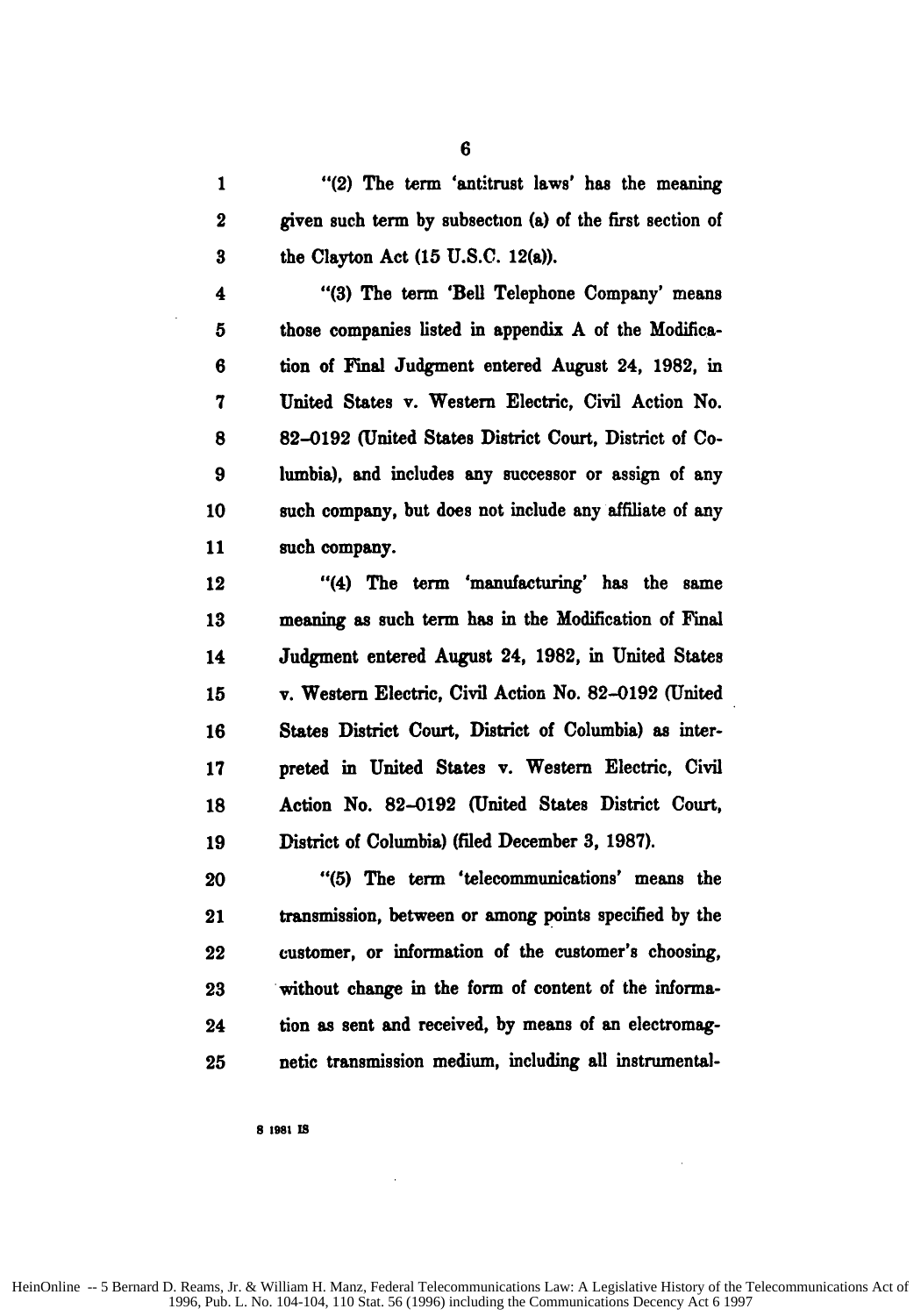ities, facilities, apparatus, and services (including the 2 collection, storage, forwarding, switching, and delivery of such information) essential to such transmission.

**"(6)** The term 'telecommunications equipment' means equipment, including customer premises equip-ment, telecommunications products used **by** a carrier to provide telecommunications services, and software **nec-**essary to operate such equipment.

**9 "(7)** The term 'telecommunications service' means the offering for hire of telecommunications facilities, or of telecommunications **by** means of such facilities.".

**(b) CONFORMING AMENDMENT.**-Section 2(b) of the Communications Act of 1934 is amended **by** striking "section 14 224" **by** inserting "sections 224 and **225".**

**8 181 1**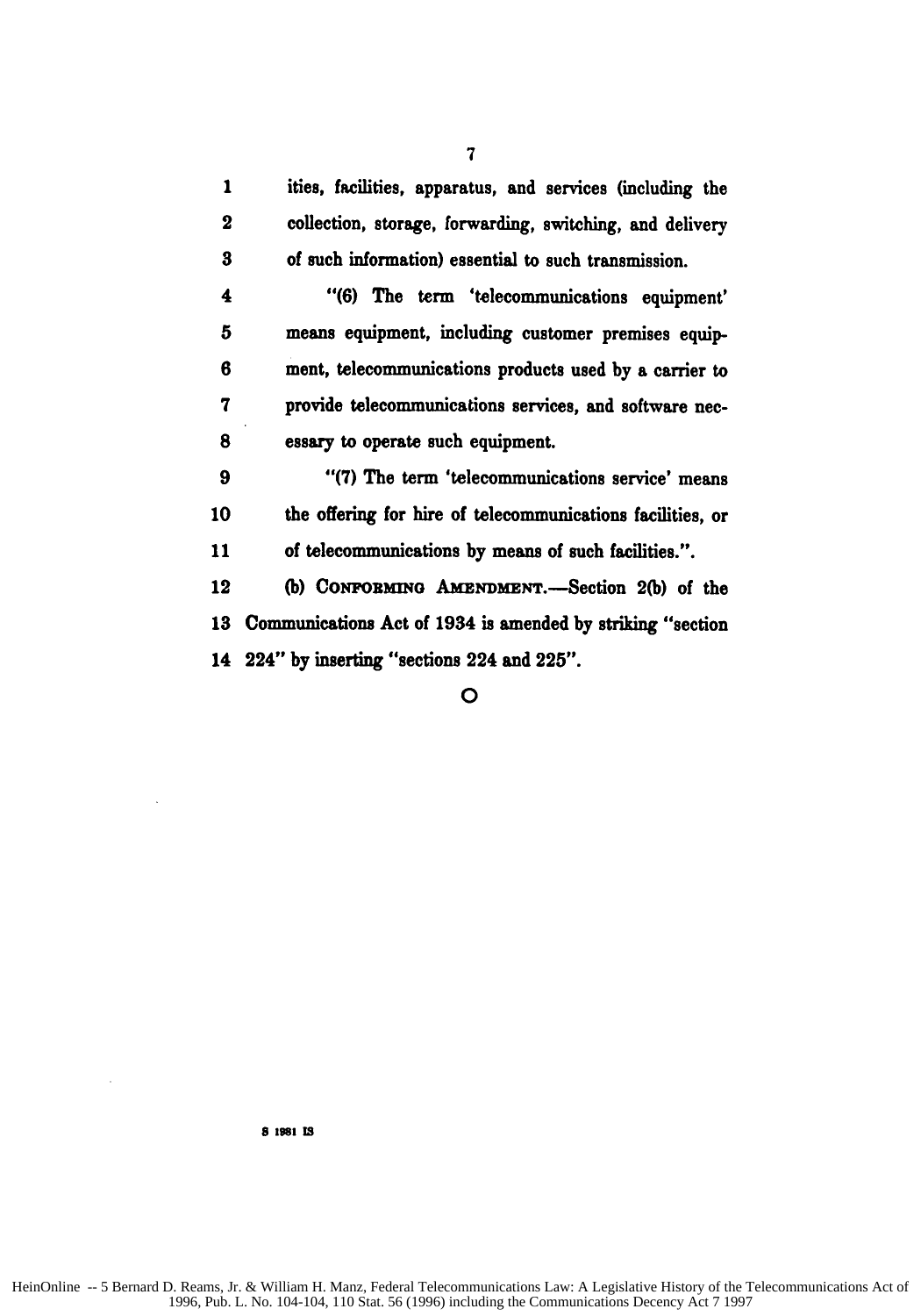HeinOnline -- 5 Bernard D. Reams, Jr. & William H. Manz, Federal Telecommunications Law: A Legislative History of the Telecommunications Act of 1996, Pub. L. No. 104-104, 110 Stat. 56 (1996) including the Communications Decency Act 8 1997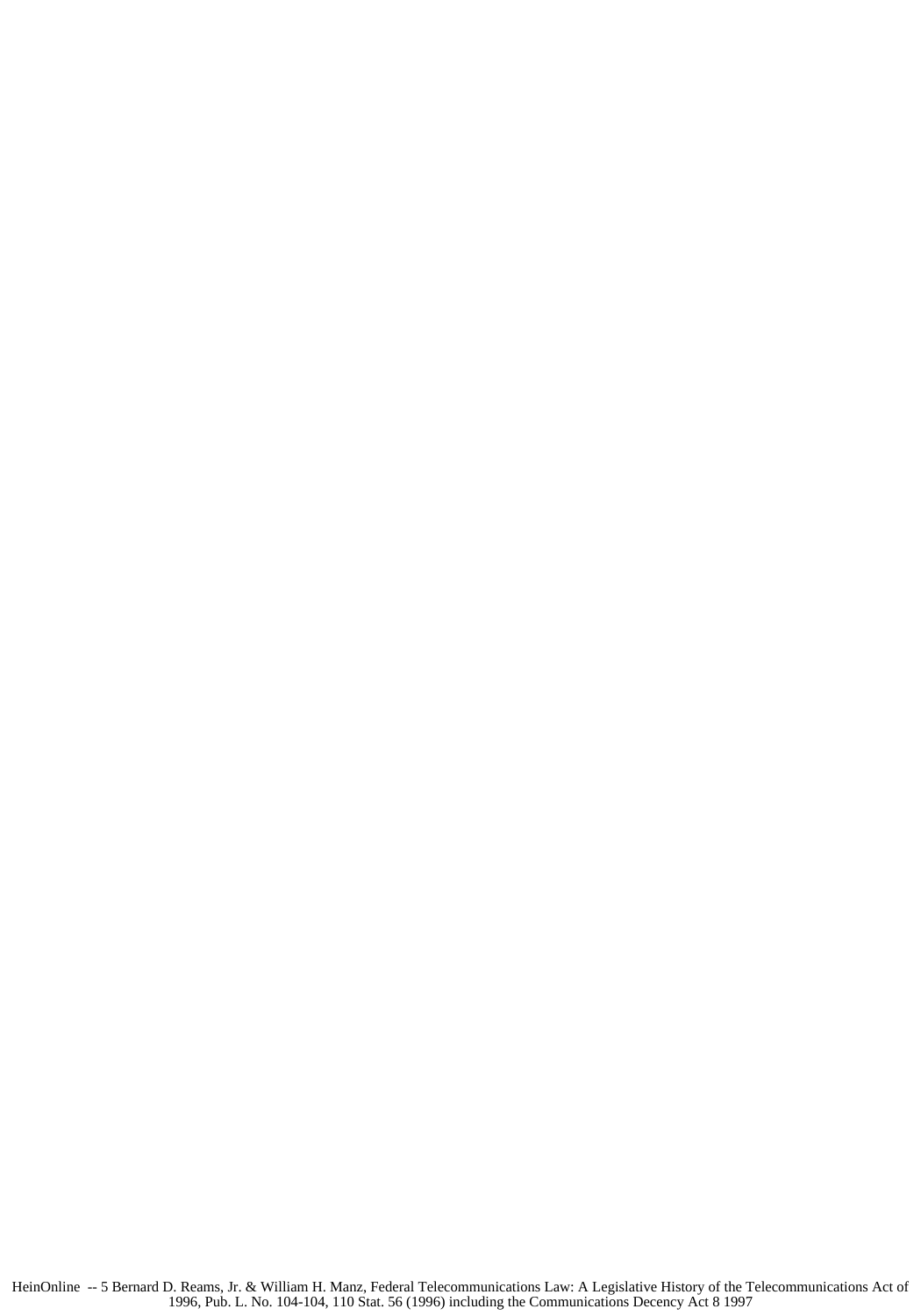Document No. **103**